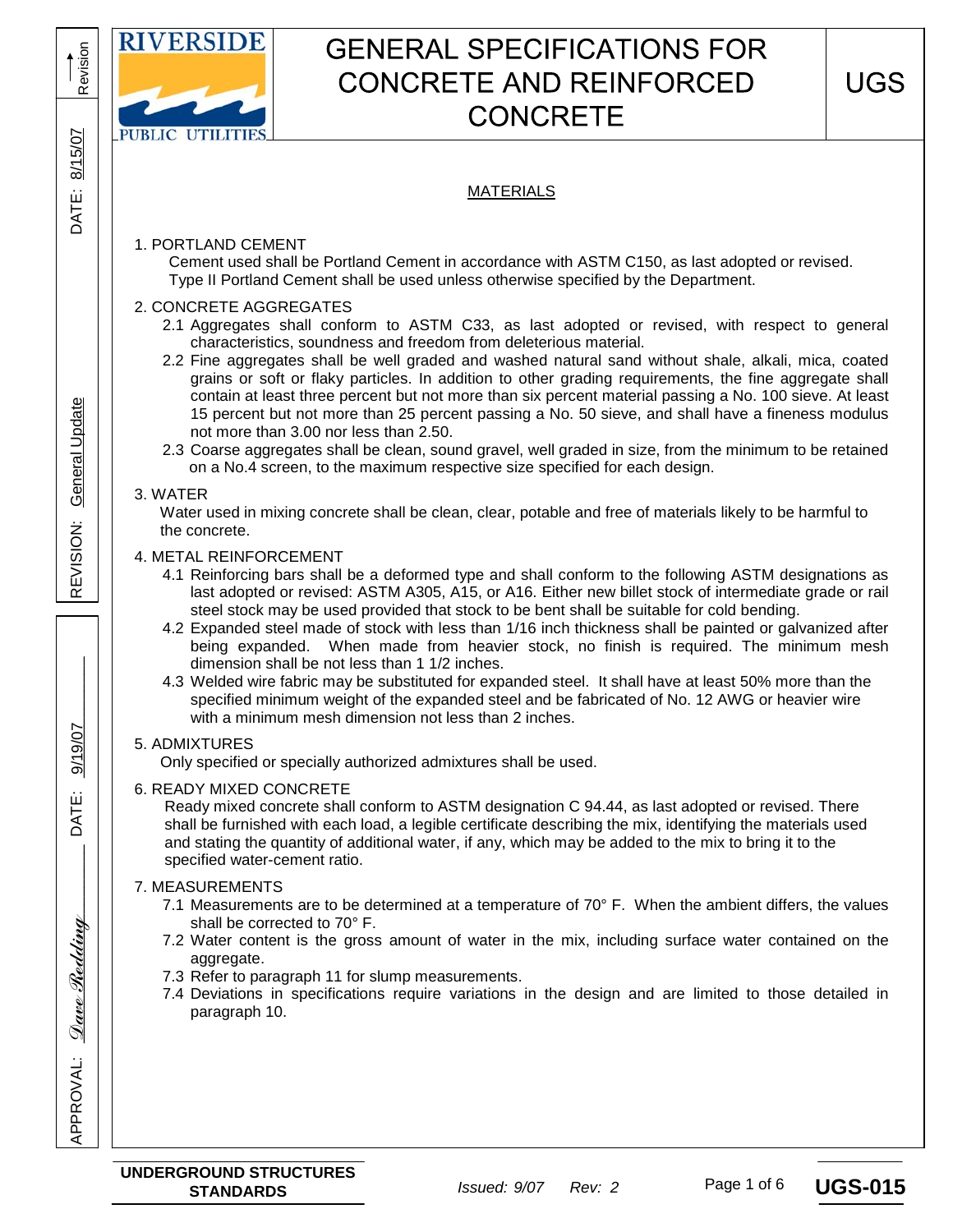

# CONCRETE DESIGNS

#### 8. DESIGNS FOR MECHANICAL VIBRATION

| <b>DESIGNATION</b>                    | <b>MIX</b>     | <b>MIX</b>  | <b>MIX</b>  |
|---------------------------------------|----------------|-------------|-------------|
| <b>Water Content:</b>                 | #4000          | #4002       | #2000       |
| Ratio of water to cement by weight    | $.50+0.05$     | $.50 + .05$ | $.70 + . 0$ |
| Gallons per sack                      | 6.0            | 6.0         | 8.5         |
| Admixture:                            |                |             |             |
| Suconem red label pints/sack          | 1              | 1           | 1           |
| Minimum Fine Aggregate Content:       |                |             |             |
|                                       | 37%            |             |             |
| Sand in % of total by absolute volume | $1\frac{1}{2}$ | 46%<br>3/4" | 60%<br>3/8" |
| Maximum size coarse aggregat          |                |             |             |
| Minimum Cement Content:               |                |             |             |
| Pounds per cubic yard                 | 520            | 565         | 375         |
| Sacks per cubic yard                  | 5.5            | 6.0         | 4.0         |
| Allowable Slump:                      |                |             |             |
| Minimum slump                         | 2"             | 2"          | 3"          |
| Maximum slump                         | 3"             | 3"          | 4"          |
| <b>Strength Requirements:</b>         |                |             |             |
| Minimum p.s.i. at 28 days             | 3,000          | 3,000       | 1,500       |
| Compaction:                           | Vibrator       | Vibrator    | Vibrator    |
| 9. DESIGNS FOR HAND COMPACTION        |                |             |             |
| <b>DESIGNATION</b>                    | <b>MIX</b>     | <b>MIX</b>  | <b>MIX</b>  |
|                                       | #4001          | #4003       | #2001       |
| <b>Water Content:</b>                 |                |             |             |
| Ratio of water to cement by weight    | $.50 + .05$    | $.50 + .05$ | $.70 + .05$ |
| Gallons per sack                      | 6.0            | 6.0         | 8.5         |
| Admixture:                            |                |             |             |
| Suconem red label pints/sack          | 1              | 1           | 1           |
| Minimum Fine Aggregate Content:       |                |             |             |
| Sand in % of total by absolute volume | 37%            | 46%         | 60%         |
| Maximum size coarse aggregate         | $1\frac{1}{2}$ | 3/4"        | 3/8"        |
| Minimum Cement Content:               |                |             |             |
| Pounds per cubic yard                 | 580            | 630         | 405         |
| Sacks per cubic yard                  | 6.3            | 6.7         | 4.3         |
| Allowable Slump:                      |                |             |             |
| Minimum slump.                        | 3"             | 3"          | 4"          |
| Maximum slump                         | 5"             | 5"          | 6"          |
| <b>Strength Requirements:</b>         |                |             |             |
| Minimum p.s.i. at 28 days             | 3,000          | 3,000       | 1,500       |
| Compaction:                           | Hand           | Hand        | Hand        |
|                                       |                |             |             |

Revision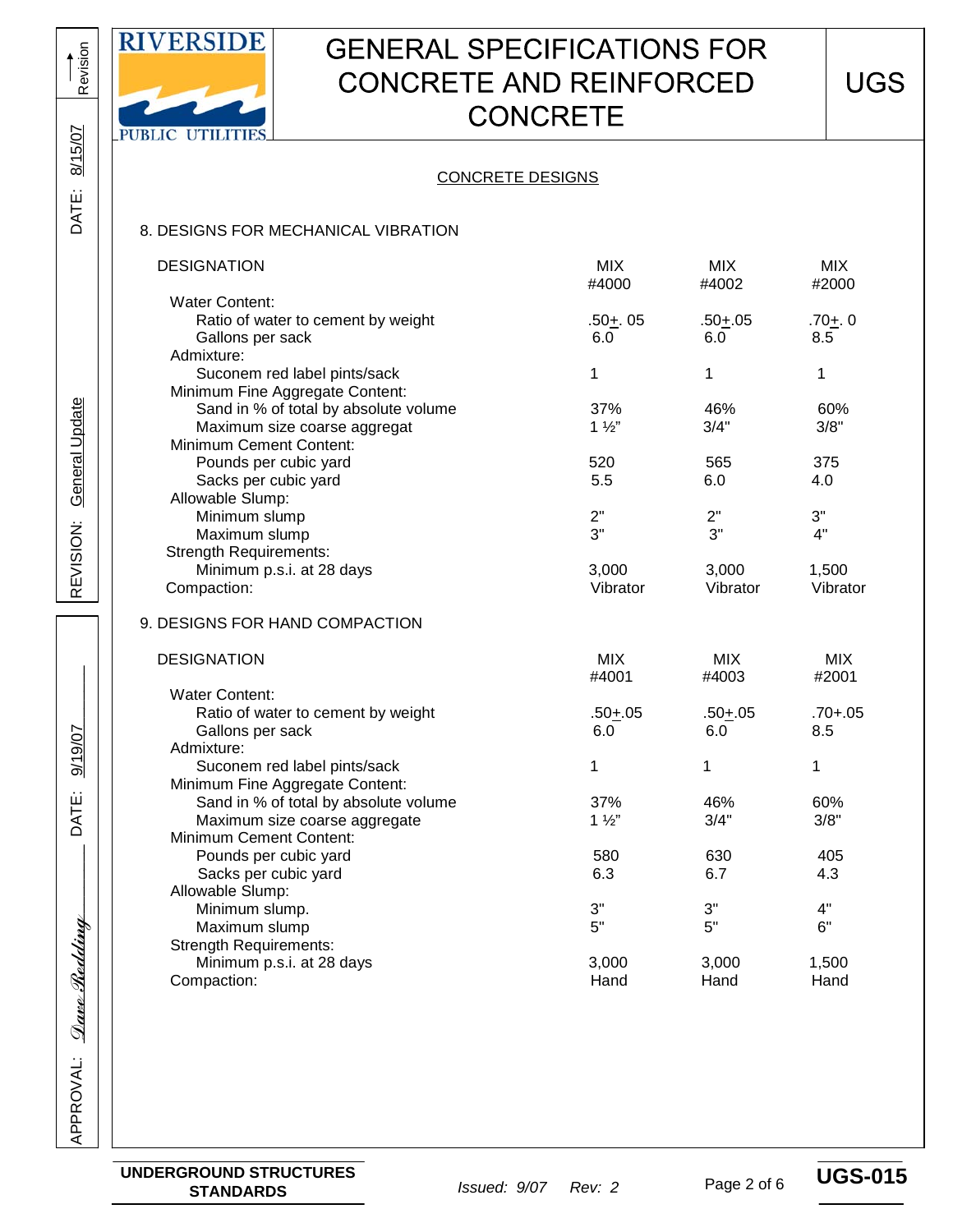

# 10. VARIATIONS REQUIRED FOR DEVIATIONS

- 10.1 Angular Coarse Aggregate:
	- A. Angular coarse aggregate may be used in a mixture designed for vibrator compaction provided:
		- Fine aggregate percentage of total aggregate is increased five percent, by absolute volume.
		- Cement content is increased to quantities shown for comparable design for hand compaction and the water-cement ratio is kept within the specified value.
	- B. Angular coarse aggregate may be used in mixtures designed for hand compaction without increase in cement content provided that the fine aggregates percentage of total aggregate is increased five percent, by absolute volume.

# 10.2 Grading Of Aggregates

- A. No variation allowed in grading of fine aggregates without special authorization.
- B. The "well graded" characteristics of both fine and coarse aggregates shall be such as to yield a smooth, plastic, cohesive mass of wet concrete when the water content and slump are within specified limits. Cement content shall be increased as necessary to obtain this result whenever the aggregate grading used does not produce such results.

#### 10.3 Slump

 Slump may be increased provided that the cement content is increased at the rate of 1/3 sack of cement per cubic yard of concrete for each inch or fraction beyond the maximum slump specified and provided the required water-cement ratio is maintained.

#### 10.4 Water-Cement Ratio

No deviations.

## 11. SLUMP MEASUREMENTS

- 11.1 Slump is to be determined in accordance with ASTM designation: C 143-39 or the latest revision thereof.
- 11.2 Slump is to be determined at 70<sup>o</sup> F. When measurements are made at any other temperature the Slump value used will be that measured after correcting as follows:
	- A.. At higher temperatures, add to the measurement obtained at the rate of 3/8 inch for each 10º F above 70º F, but not more than 3/4 inch total correction.
	- B. At lower temperatures, subtract from the measurement obtained at the rate of 1/2 inch for each 10º F below 70º F. See paragraph 19 regarding extreme temperatures.

## 12. APPLICATION OF DESIGNS

12.1 For structures with wall thickness of 5 inches or more:

 MIX #4000 MIX #4001

12.2 For structures with wall thickness less than five inches:

 MIX #4002 MIX #4003

\_\_\_\_\_\_\_\_\_\_\_\_\_\_\_\_\_\_\_\_\_\_\_

\_\_\_\_\_\_\_\_\_\_\_\_\_\_

9/19/07

DATE:

REVISION: General Update<br>

**General Update** 

REVISION:

Revision

8/15/07

DATE:

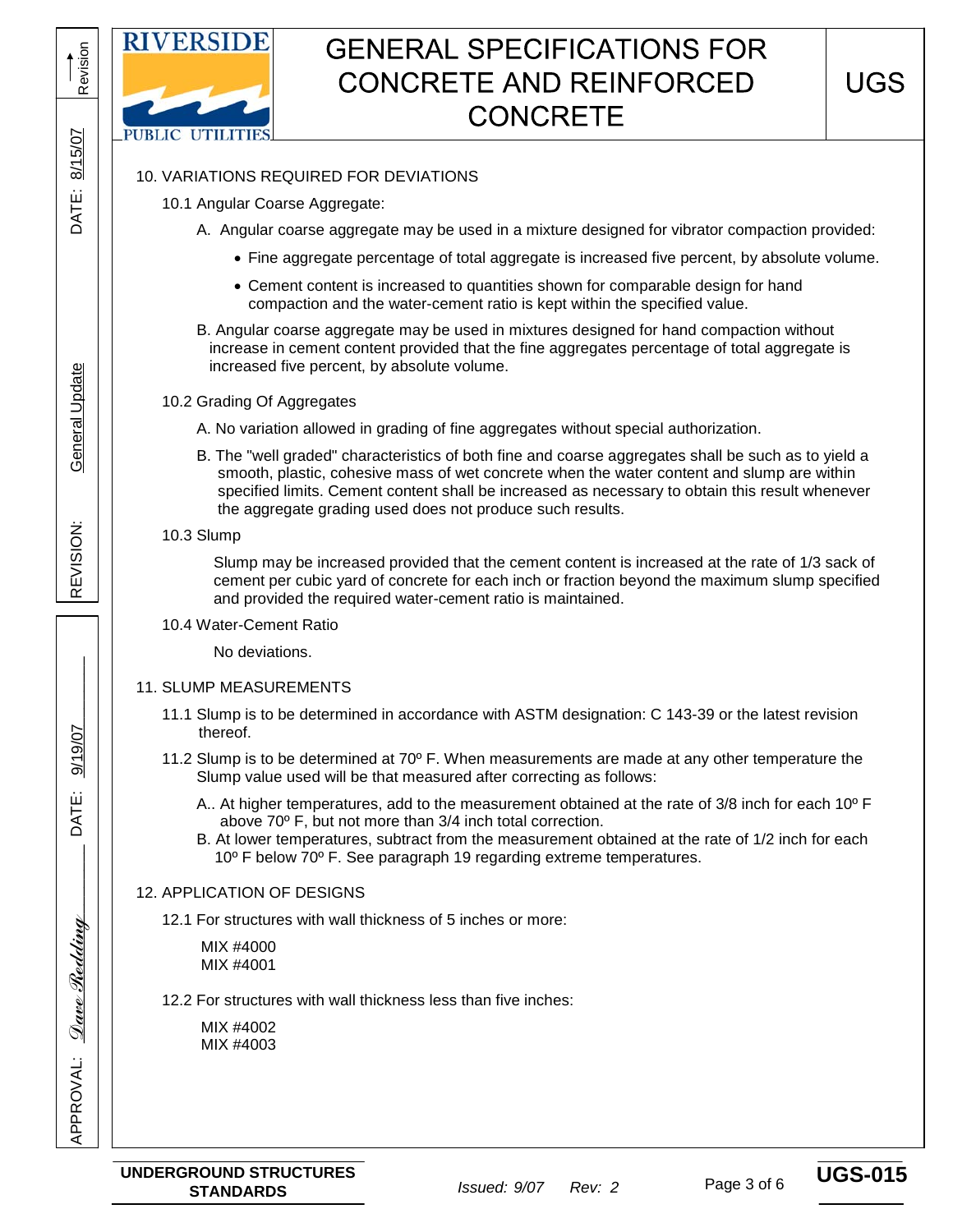

## DETAILS OF CONSTRUCTION

# 13. FORMS AND SUPPORTS

- 13.1 Forms shall be smooth, well braced and must be tight enough to prevent any leakage of mortar. They shall hold the concrete in such manner that the finished structure conforms to the shape and dimensions specified. Tape or other impervious membrane covering shall be used as necessary to obtain tight form joints.
- 13.2 Earth surfaces, where used as forms, shall be covered with a tough impervious membrane such as sisal kraft or a similar material. No such covering is required under floors except where the earth is porous and very dry or where ground water is present.
- 13.3 Supports resting on the earth, and to become a part of the finished structure, shall be precast concrete equal to that in the structure.
- 13.4 Supports bearing on forms, and to become a part of the finished structure, shall be iron or steel in appropriate shapes.
- 13.5 Duct separators shall be precast concrete or a suitable inorganic material, either ceramic or plastic to serve the purpose.

#### 14. PLACING REINFORCEMENT

- 14.1 Metal surfaces shall be clean and free of rust, scale or other coatings that might reduce bonding of the concrete.
- 14.2 Reinforcement shall be securely tied and in place before any concrete is poured in the structure except under the following conditions:
	- A. Where cold joints are specified or allowable.
	- B. Roof sections assembled and placed may be removed as an entire section, temporarily, if this is feasible.
- 14.3 Tolerances for steel clearance and spacing:
	- A. Clearances of three inches or less shall not be reduced but may be increased by one half inch. Other clearances may vary one-half inch either way.

 B.Location of reinforcing elements may vary up to two inches from that specified provided clearances are maintained and provided clear separation between adjacent parallel pieces, of less than two inches, is not reduced.

 14.4 Steel spacers or similar supporting devices, shall be used as necessary to assure conformance of steel locations specified within the allowed tolerance.

\_\_\_\_\_\_\_\_\_\_\_\_\_\_

9/19/07

REVISION: DATE:

REVISION:

General Update

General Update

Revision

8/15/07

DATE: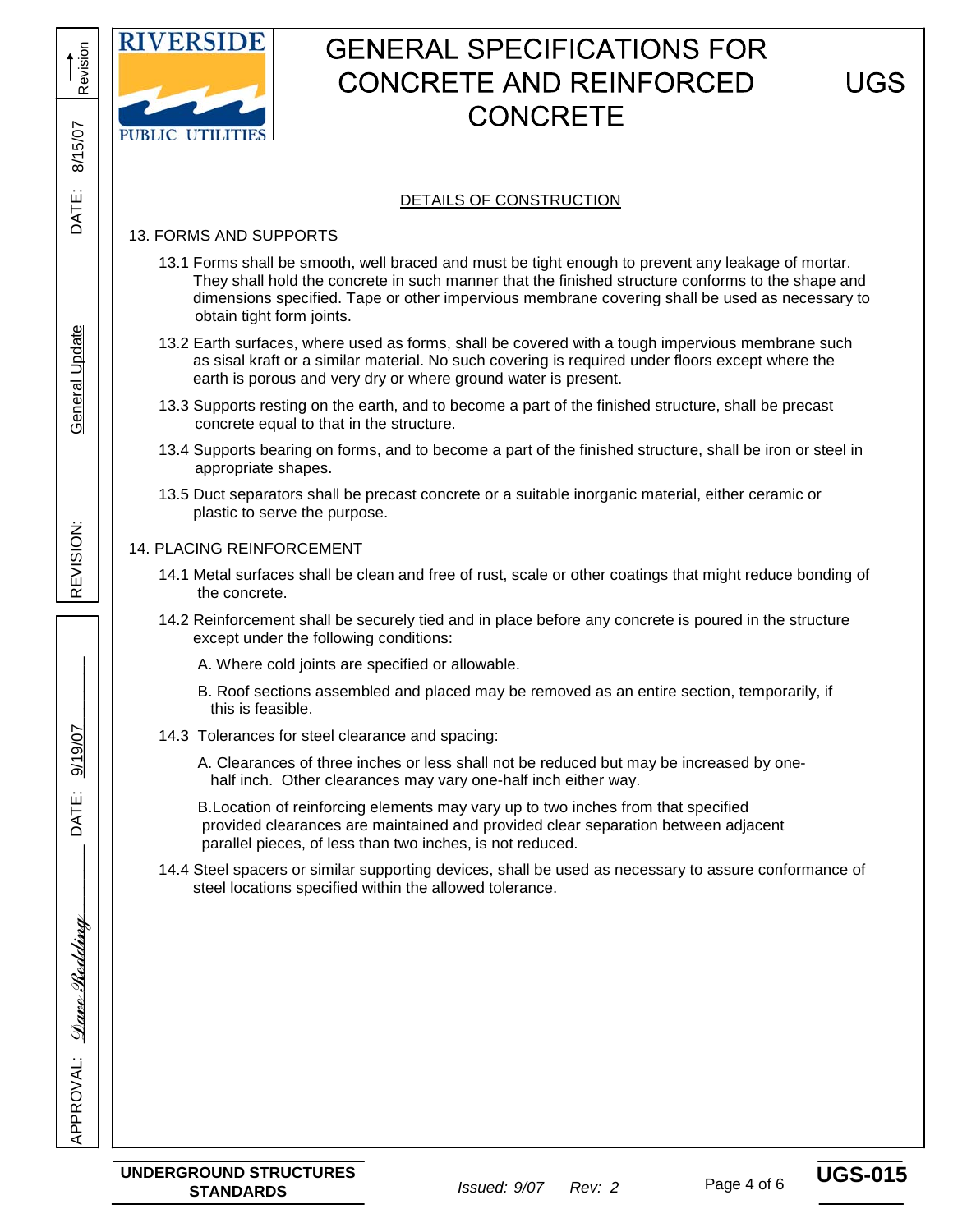

# 15. PREPARATION OF COLD JOINTS

15.1 The concrete surface to be joined shall be clean and free of loose material.

15.2 Sika seal or other specified material shall be applied to form a sealing membrane.

### 16. PLACING CONCRETE

- 16.1 Concrete shall be handled from mixer to place of final deposit as rapidly as practicable by methods which will prevent segregation or loss of ingredients. It shall be placed in such manner as to avoid any appreciable flowing after the final depositing.
- 16.2 The placement shall be continuous and at such rate that cold joints do not develop excepting where cold joints are specified or optional.
- 16.3 Steel and forms shall be kept clean and free of concrete until covered with the pour.
- 16.4 Platforms, drop chutes, sheeting, and similar devices must be used as necessary to prevent segregation.
- 16.5 Concrete for vault and manhole walls shall first be deposited at roof level, then shoveled and dropped carefully straight down in such manner that segregation does not occur.

## 17. COMPACTION

- 17.1 Vibration compaction shall be used when required. Such compaction shall be done with an approved, internal type, mechanical vibrator having a speed not less than 4,500 RPM, operated and moved continuously by an experienced operator and augmented by rod tamping as necessary. Successive layers not more than 24 inches deep shall be placed and well compacted before placing each following layer. The vibrator shall be inserted at about 18 inch intervals, shall penetrate each layer completely and shall penetrate a preceding layer at least 12 inches.
- 17.2 Hand compaction shall be used when required. Such compaction shall be done with tamping rods being worked continuously through the wet mass as placed. Successive layers not more than 12 inches shall be placed and well compacted before placing each following layer. Tamping rods shall be used at the rate of one for each two yards per hour maximum rate of pouring. At least one man-hour of tamping shall be performed in each two yards of concrete poured in vaults and manholes. At least one man-hour of tamping shall be performed in each four yards poured for duct bank envelopes or pull boxes.
- 17.3 Compaction in the specified manner and at the required rate shall be performed in all concrete poured. This includes floors and roofs of structures as well as walls, pads, and duct bank envelopes.

## 18. SURFACE FINISHES

- 18.1 Rock pockets and other imperfections on exposed surfaces shall be patched and troweled to match the surrounding surface.
- 18.2 Floors shall be given a float or broom finish to provide a uniform but slightly rough surface.
- 18.3 When a finish course is poured on concrete which has set, it shall be at least two inches thick and in addition to the specified floor thickness.

**APPROVAL:** 

**UNDERGROUND STRUCTURES STANDARDS** *Issued: 9/07 Rev: 2*